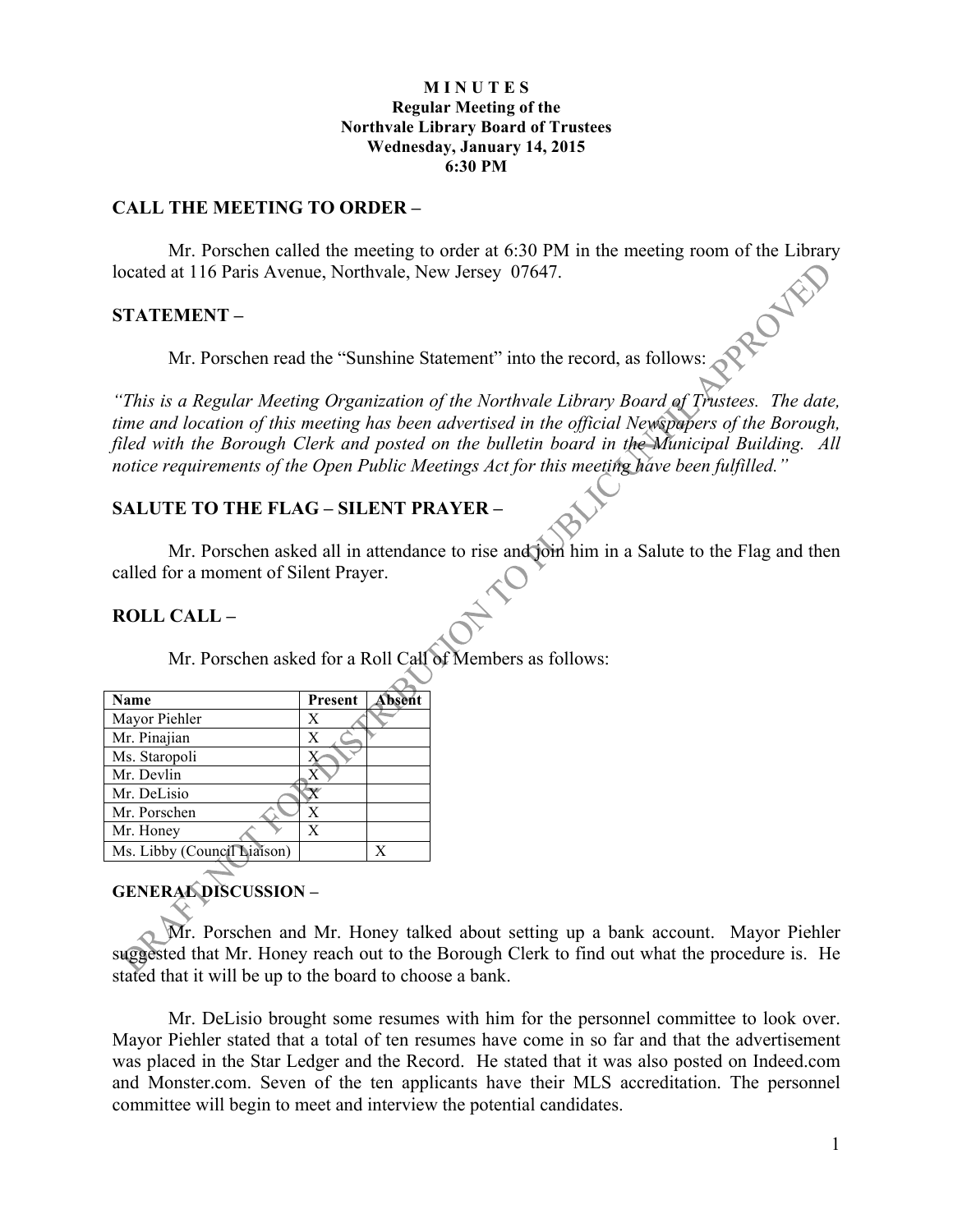Mr. DeLisio stated that he will get a copy of a contract of a library director in a neighboring town. All members of the Board were in favor of asking Mr. Robert White to attend the next meeting to help with organizing a plan to get the library up and running with BCCLS.

Mr. Porschen inquired about hiring an attorney for the Library Board of Trustees as Mr. Paster is now the Planning/Zoning Board Attorney and no longer the Borough Attorney. Ms. Staropoli stated that she asked Mr. White for a recommendation for an attorney for the Board and he gave her the name of Michael A. Cerone, Jr. She stated that she will reach out to him. Mr. Porschen stated that he also has the name of an Attorney, that being Ms. Judy Reilly. He stated that Ms. Reilly has a practice in town and he would like to reach out to her. Mr. Devlin stated that he will reach out to Mr. Paster.

Mr. Devlin reported that he went into the basement of the library and reported that there are a ton of books down there. The new librarian will have to go through them all.

Mr. Porschen suggested that all future meetings be held in the Council Chambers so that the meetings can be recorded. There is also a conflict with the meetings that are held by the Historical Society, as they meet at 7:00 PM every second Wednesday of the month at the Library. Mr. Porschen stated that he will reach out to the Clerk to see if meeting in the Council Chambers is possible.

Mr. Pinajian asked if the Board has set up expectations for the librarian and how long will the ad run? He stated that it is costly to advertise in the newspaper. Mayor Piehler stated that the ad will run for a few weeks. He stated that all the resumes that are coming in are for a director/head librarian. He stated that the head librarian, once hired can then do the initial screening of new staff. It was suggested that recruitment of new staff can be added to the job description.

Mr. Porschen inquired that if work needed to be done on the building, would the Board have to go out for bid? Mr. Delisio stated that hiring an attorney as soon as possible would help with all of their questions. Mayor Piehler asked Ms. Staropoli to put together a to-do list for everyone. Mr. DeLisio further asked who would assess the physical needs of the building. Mayor Piehler stated that the building is in compliance and that we need to wait for the librarian to determine what he/she feels the needs of the building are.

## **HEARING OF THE PUBLIC –**

Mr. Porschen opened the meeting to the public at 6:56 P.M.

**Ms. Kathy Brunet – 417 Crest Drive -** Inquired if there was a salary range for the new librarian. Mr. Porschen stated that according to the New Jersey Library Association the salary should be in the \$75,000 range. Ms. Brunet asked where the director's office would be located. Mr. Porschen stated that has not been determined at this time. Ms. Brunet further inquired if there was a budget for materials, salaries, etc….she stated that the Board shouldn't be paying rent, but that utilities may need to be paid. Mr. Porschen stated that the Board is thinking about having their own meter put in for the utilities. Ms. Brunet further stated that a lot of books have been purchased over the last three years for residents and she stated that they are willing to donate the books back to the library. She further questioned that the Borough website doesn't contain any information about the Library as yet and wanted to know when it would be updated. Mayor Piehler stated that it will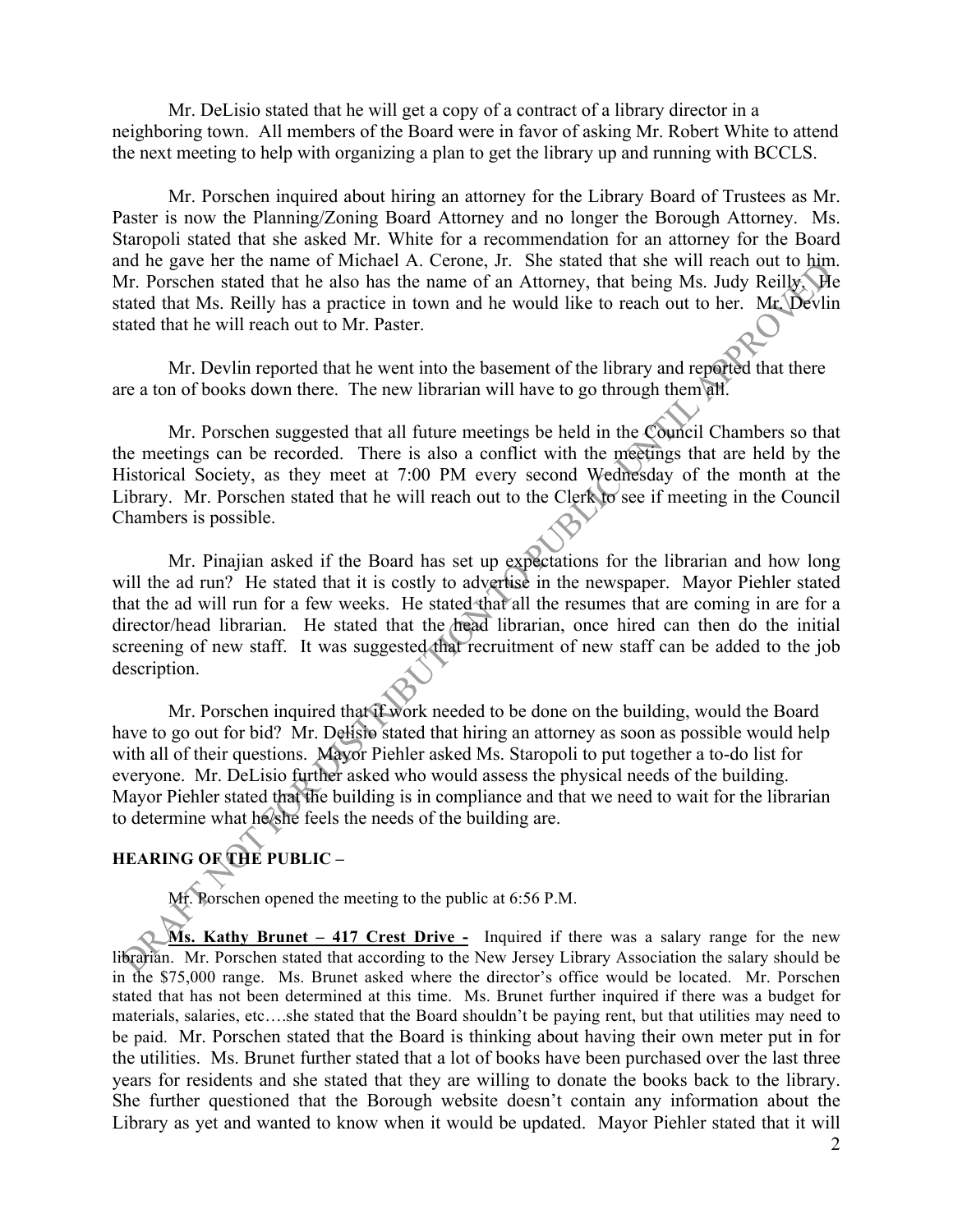be updated when information is available and the board members will be assigned e-mail addresses.

**Mr. George DeGennaro – 350 Bradley Avenue -** Inquired if there is a time frame for the residents to have possession of a BCCLS card that can be used in other Libraries. He further inquired if the BCCLS fee will be prorated if the use of cards is delayed until April. Ms. Staropoli reported that after talking with Mr. White, a spring opening date is anticipated. Ms. Brunet stated that BCCLS gave back funds to the library when it closed mid-year; so in her opinion they should.

There was a discussion on the safety of the patrons, i.e.; should we have cameras, a swipe card, people logging in, people being buzzed in. Mr. Porschen stated that there is a similar concern with the Norwood Library in that a lot of young kids are being left there unsupervised.

**Mr, Brandon Giordano- 614 Woodland Avenue -** Stated that there are no swipe cards in other libraries and he is concerned about that.

**Ms. Daryl George – 405 Johned Road -** Stated that is a good question and that it is good to be proactive. Mr. DeGennaro stated that a homeless person in Morristown is suing the library because they wouldn't let him in. Mr. Pinajian stated that the Board should rely on the attorney for answers to those questions and help with making these decisions.

Mr. Giordano stated that we need a retired librarian and if an attorney necessary throughout the process, as it is a big expense. Mayor Piehler stated the cost for an attorney will be at least \$100 - \$150 per hour, but it is necessary. Mr. Giordano asked if there was a need to two attorneys to be at the next meeting, the Borough Attorney and the Board Attorney. He stated that a plan has to be put in place for the opening date, a business plan and a disclosure plan.

A discussion ensued about the need for a separate bank account and Mayor Piehler stated that the money for the Library is separate from other funds. Ms. Brunet asked if there was a grant writer from the town available to help the library and Mayor Piehler stated that there is and she will begin to looking for grant opportunities for the library.

Mr. Giordano stated that they are forming the Friends of the Library and they want to help. Ms. George stated that the NJ library association started a Friends of the Library task force to help and they have been invited to the next meeting. She stated that the goal is to support the library and fundraising. It's a non-profit and they have their own bank account. Kathy Brunet stated that the Board can come to the Friends group and ask for things that are the little extras, programs, furniture, etc. Mr. Giordano stated that they are willing to help and he hopes that the board will not be afraid to ask.

# **ADJOURNMENT – 7:28** PM

| Motion | Second | Name          |
|--------|--------|---------------|
|        | X      | Mayor Piehler |
|        |        | Mr. Pinajian  |
|        |        | Ms. Staropoli |
|        |        | Mr. Devlin    |
|        |        | Mr. DeLisio   |
|        |        | Mr. Porschen  |